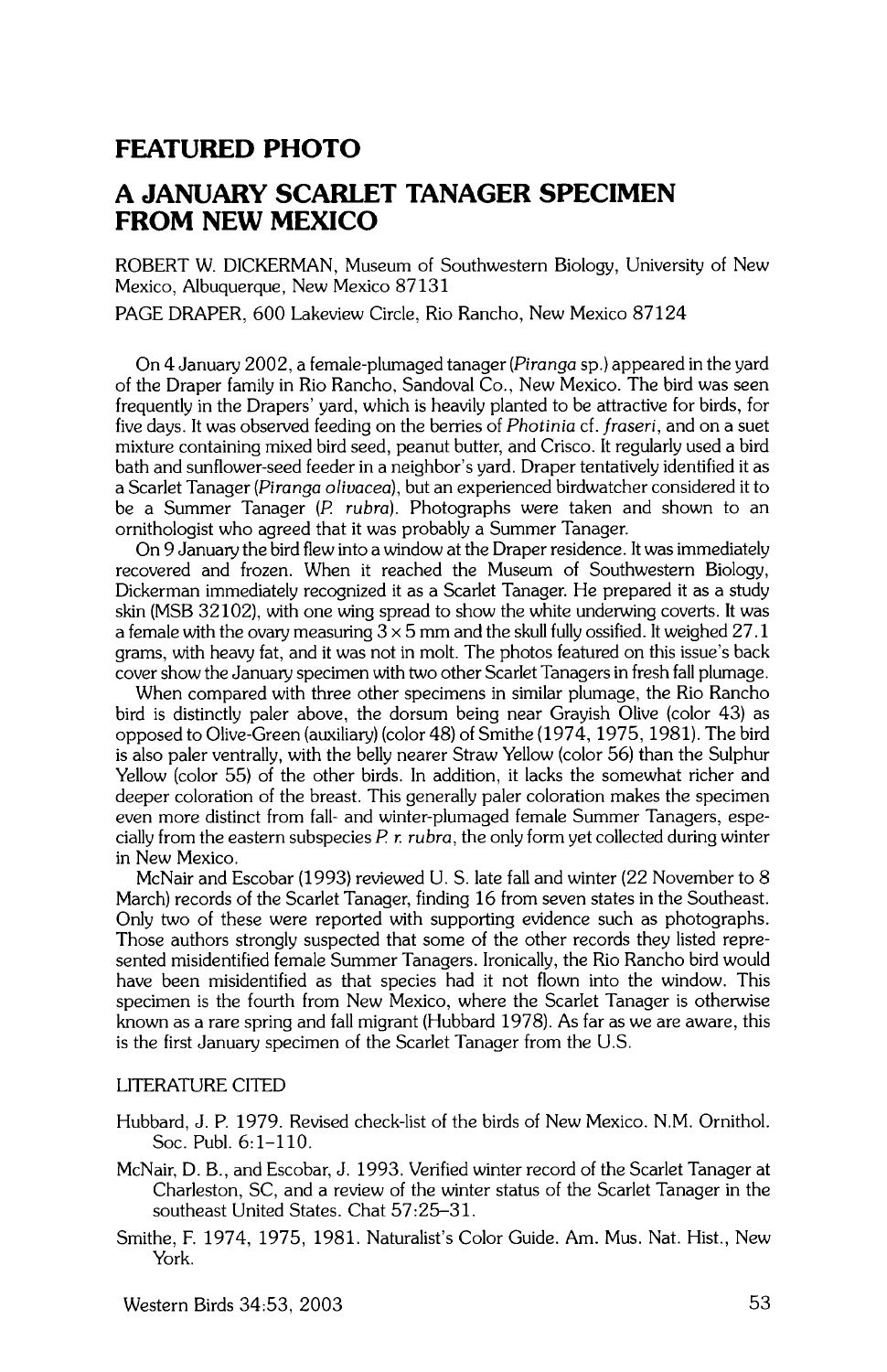# **Western Field Ornithologists and New Mexico Ornithological Society Joint Meeting**

## **July 24-27, 2003**

## **Western New Mexico University Silver City, New Mexico**

### **CONFERENCE INFORMATION**

**The 28th annual meeting of the Western Field Ornithologists and the 41st annual meeting of the New Mexico Ornithological Society will be held jointly at the campus of Western New Mexico University in Silver City, New Mexico, July 24-27, 2003. The theme of the meeting will be the birds of the Mexican Borderlands, and it will promote exchange of biological information with professional and amateur ornithologists from both sides of the international border. Situated in the Madrean oak woodland habitats of the Southwestern Borderland region, Silver City, New Mexico, affords unique birding and orthithological research opportunities for the casual birder as well as the professional biologist. Late July is prime time for hummingbird viewing in this region, and up to 10+ species can be found within two hours' driving distance from the site of the meetings. Furthermore, this area affords great opportunities for viewing many southwestern specialty species such as the Common Black-Hawk, Zone-tailed Hawk, Montezuma Quail, Yellow-billed Cuckoo, Flammulated and Spotted Owls, Greater Pewee, Brown-crested Flycatcher, Mexican Jay, Juniper Titmouse, Crissal Thrasher, Olive and Red-faced Warblers, Painted Redstart, and Abert's Towhee.** 

**Activities: Several organized half-day field trips are available, including arepresentative sampling of birds and habitats of southwestern New Mexico and northwestern Chihuahua. Participants can explore the region's diverse habitats on their own as well, using the just published third edition of the New Mexico Bird Finding Guide (available for \$20, postage included, from New Mexico Ornithological Society, P.O. Box 3068, Albuquerque, NM 87190-3068). A field trip to the Sierra Madre Occidental in Chihuahua, Mexico, follows the meeting. As at previous WFO meetings, afternoon professional paper sessions and identification slide panels are planned. Social activities include a welcoming reception, a Friday evening social event, and the concluding banquet and evening program on Saturday. For those diverse individuals who are slightly less interested in the birding opportunities, there are also many other cultural and historical sites to visit in the immediate vicinity, such as Gila Cliff Dwelling National Monument.** 

**Speakers: The featured speaker after the Saturday evening banquet is Dr. Noel Snyder from Portal, Arizona. Dr. Snyder is the co-author of The California Condor: A Saga of Natural History and Conservation and Birds of Prey: Natural History and Conservation of North American Raptors. His presentation is entitled "Conservation and Reintroduction of Thick-billed Parrots: Future Prospects."** 

**On Friday night 25 July Dr. Dale Zimmerman from Silver City, New Mexico, will be making a presentation on the birds of the borderlands region. Dr. Zimmerman is a long-time resident of Silver City and a pioneer in many ornithological investigations within this bird-rich region.**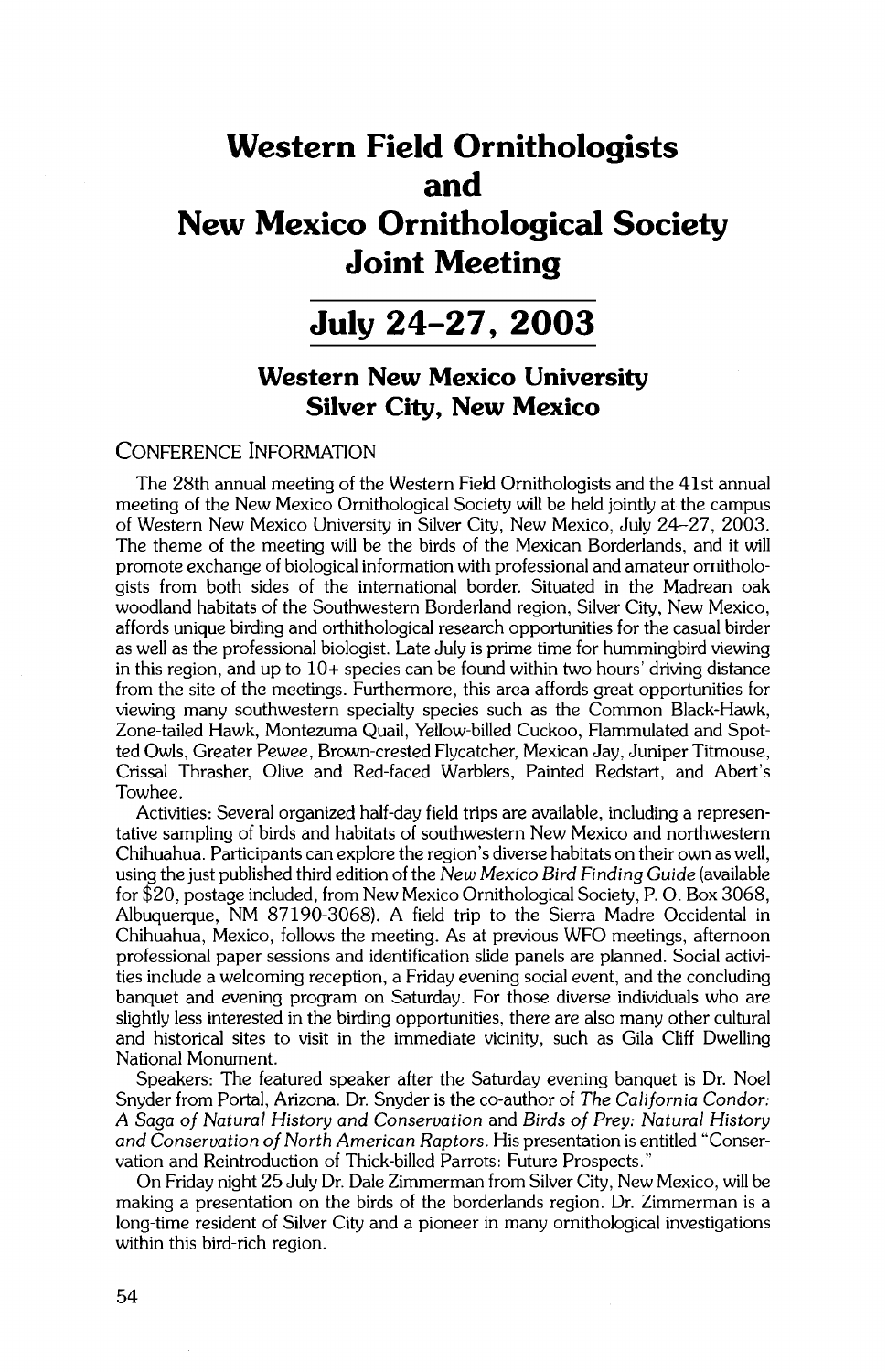**Lodging: A block of 30 rooms has been reserved at the Silver City Holiday Inn Express (505-538-2525) for this meeting. Prices are set at \$60/night and are reserved under "WFO Meetings" with a confirmation number 68518772. These rooms are available on a first-come first-served basis until 15 June 2003. A wide variety of hotels, bed-and-breakfasts, and guest inns is also available in the greater Silver City area. This is a popular destination for summer visitors, so make reservations early. Please visit www.silvercity.org on the World Wide Web to view alternate accommodations, prices, and telephone numbers, as well as recreational activities for the area.** 

**For additional information contact dave\_krueper@fws.gov and watch WFO's website, www.wfo-cbrc.org, for updates.**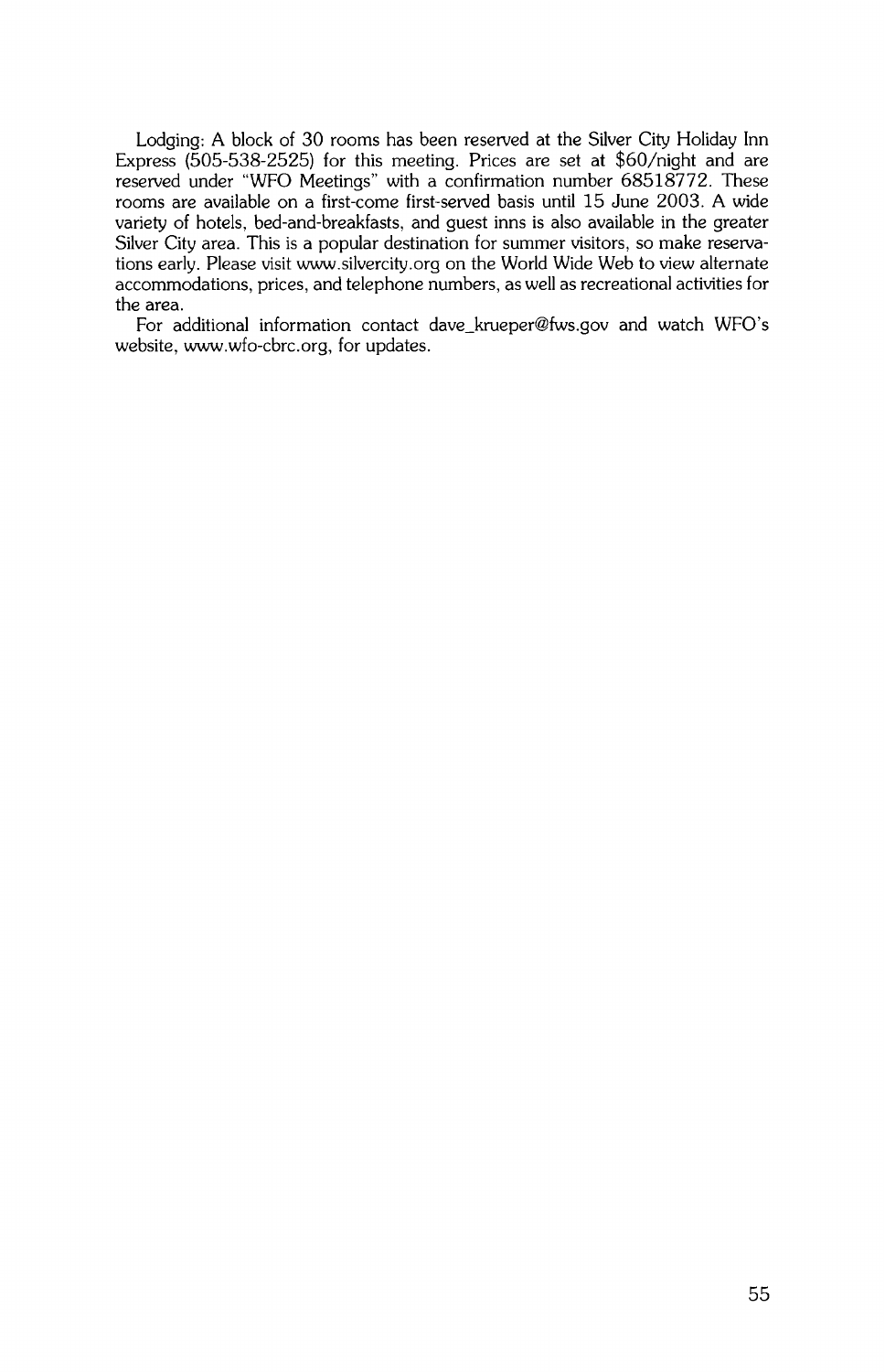





**A Proud Sponsor of Western Field Ornithologists A Proud Sponsor of Western Field Ornithologists**